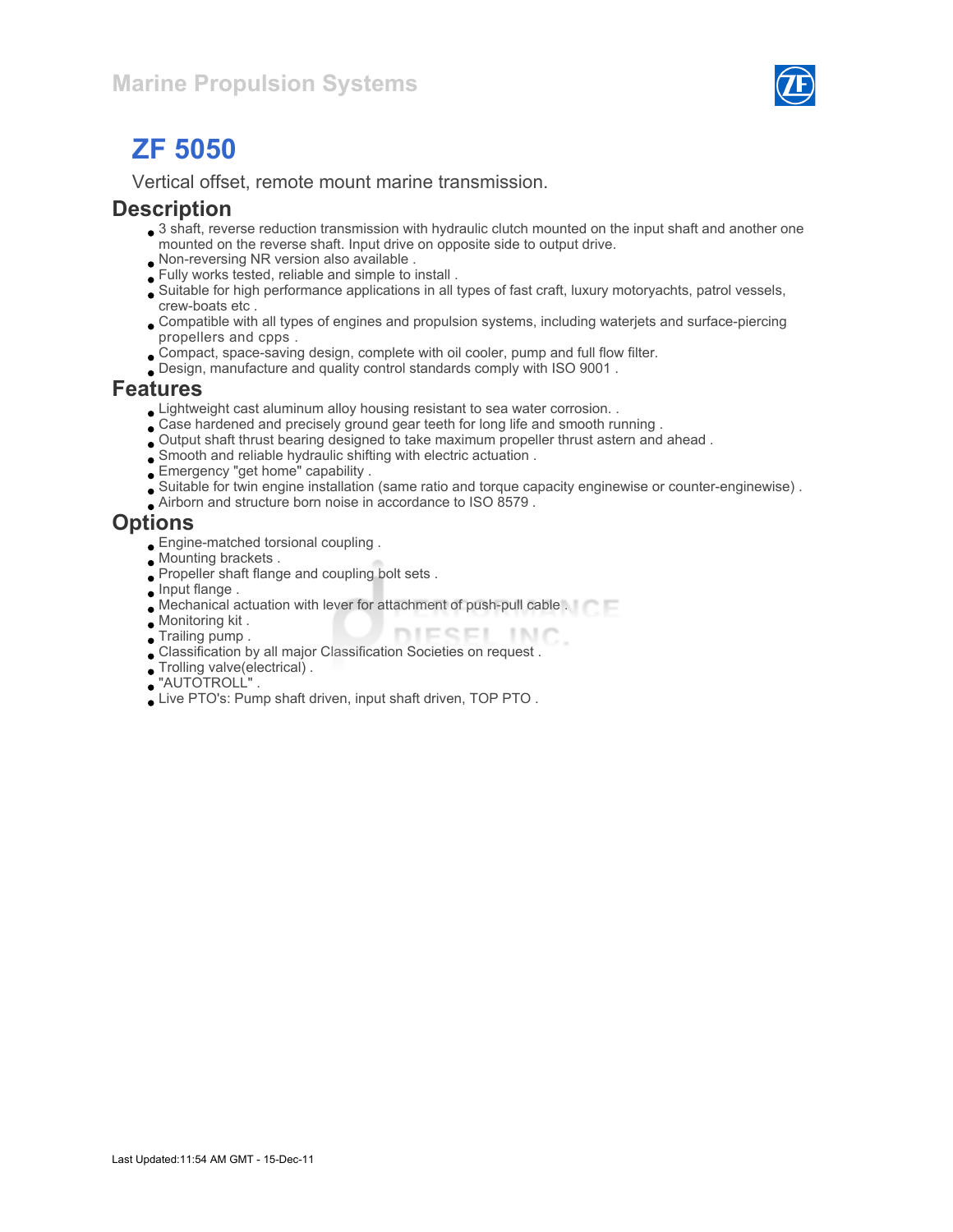

# Pleasure Duty

| <b>RATIOS</b>                                          | MAX.<br><b>TORQUE</b> | POWER/RPM<br><b>INPUT POWER CAPACITY</b> |           |                                                  |           |            |    | MAX.<br><b>RPM</b> |    |          |      |
|--------------------------------------------------------|-----------------------|------------------------------------------|-----------|--------------------------------------------------|-----------|------------|----|--------------------|----|----------|------|
|                                                        | Nm                    | ftlb                                     | <b>kW</b> | hp                                               | <b>kW</b> | hp         | kW | hp                 | kW | hp       |      |
|                                                        |                       |                                          |           |                                                  |           | $2100$ rpm |    | 2300 rpm           |    | 2450 rpm |      |
| 1.256*, 1.526, 1.771*, 2.031,<br>2.233*, 2.500, 2.731* | 9010                  | 6645                                     |           | 0.9435 1.2652 1981  2657  2170  2910  2311  3100 |           |            |    |                    |    |          | 2600 |
| $\blacksquare$ 2.963                                   | 8625                  | 6361                                     |           | 0.9031 1.2111 1897  2543  2077  2786  2213  2967 |           |            |    |                    |    |          | 2600 |

\* Special Order Ratio.

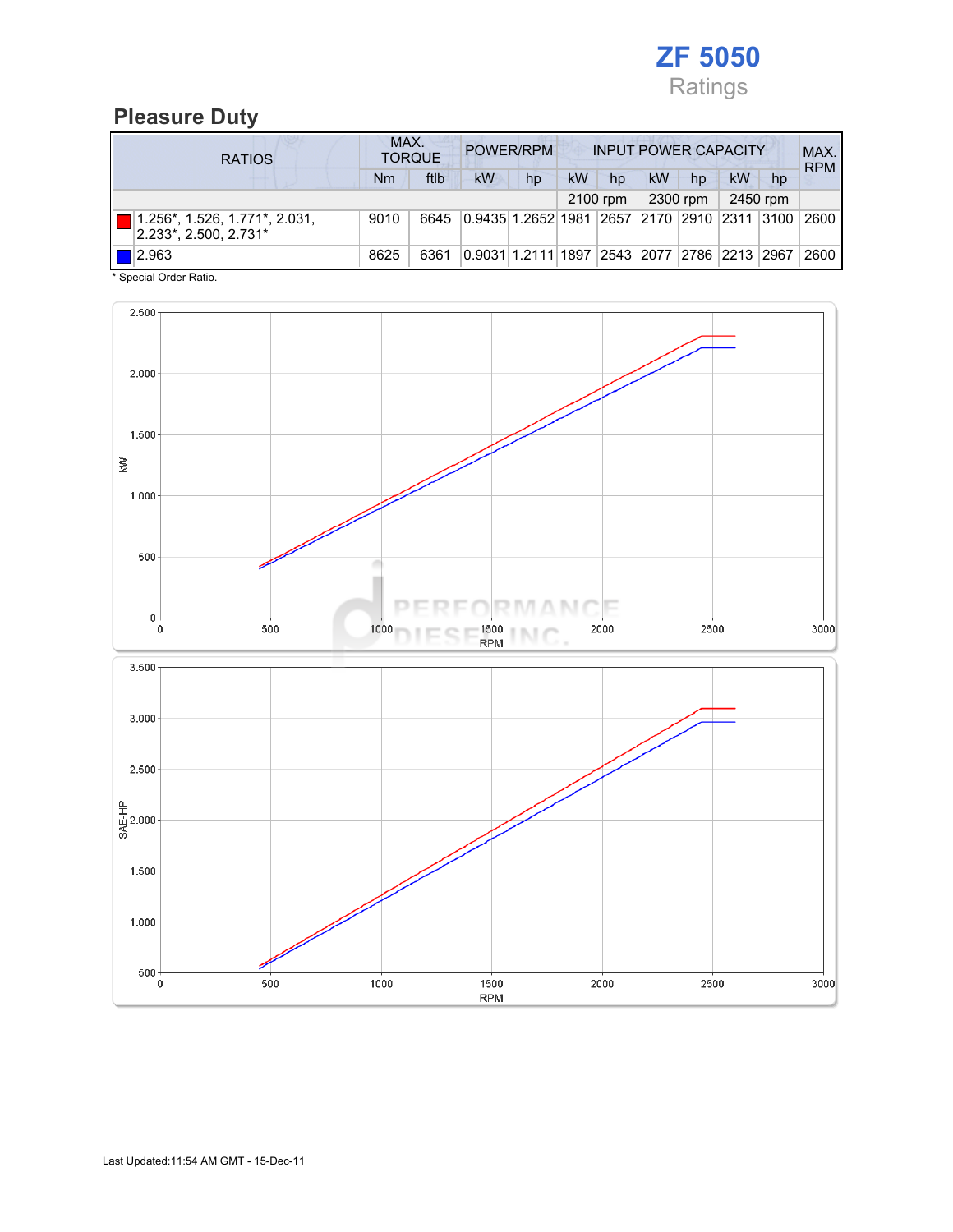

# Light Duty

| <b>RATIOS</b>                                                   | MAX.<br>POWER/RPM<br><b>INPUT POWER CAPACITY</b><br><b>TORQUE</b> |      |                                             |    |    |          |    |          |    | MAX.<br><b>RPM</b> |      |
|-----------------------------------------------------------------|-------------------------------------------------------------------|------|---------------------------------------------|----|----|----------|----|----------|----|--------------------|------|
|                                                                 | Nm                                                                | ftlb | <b>kW</b>                                   | hp | kW | hp       | kW | hp       | kW | hp                 |      |
|                                                                 |                                                                   |      |                                             |    |    | 1800 rpm |    | 2100 rpm |    | 2300 rpm           |      |
| $1.256^*$ , 1.526, 1.771 $^*$ , 2.031,<br>2.233*, 2.500, 2.731* | 8745                                                              | 6450 | 0.9157 1.2280 1648 2210 1923 2579 2106 2824 |    |    |          |    |          |    |                    | 2600 |
| 2.963<br>$*$ On a stall Onder Defter                            | 8325                                                              | 6140 | 0.8717 1.1690 1569 2104 1831 2455 2005 2689 |    |    |          |    |          |    |                    | 2600 |

Special Order Ratio.

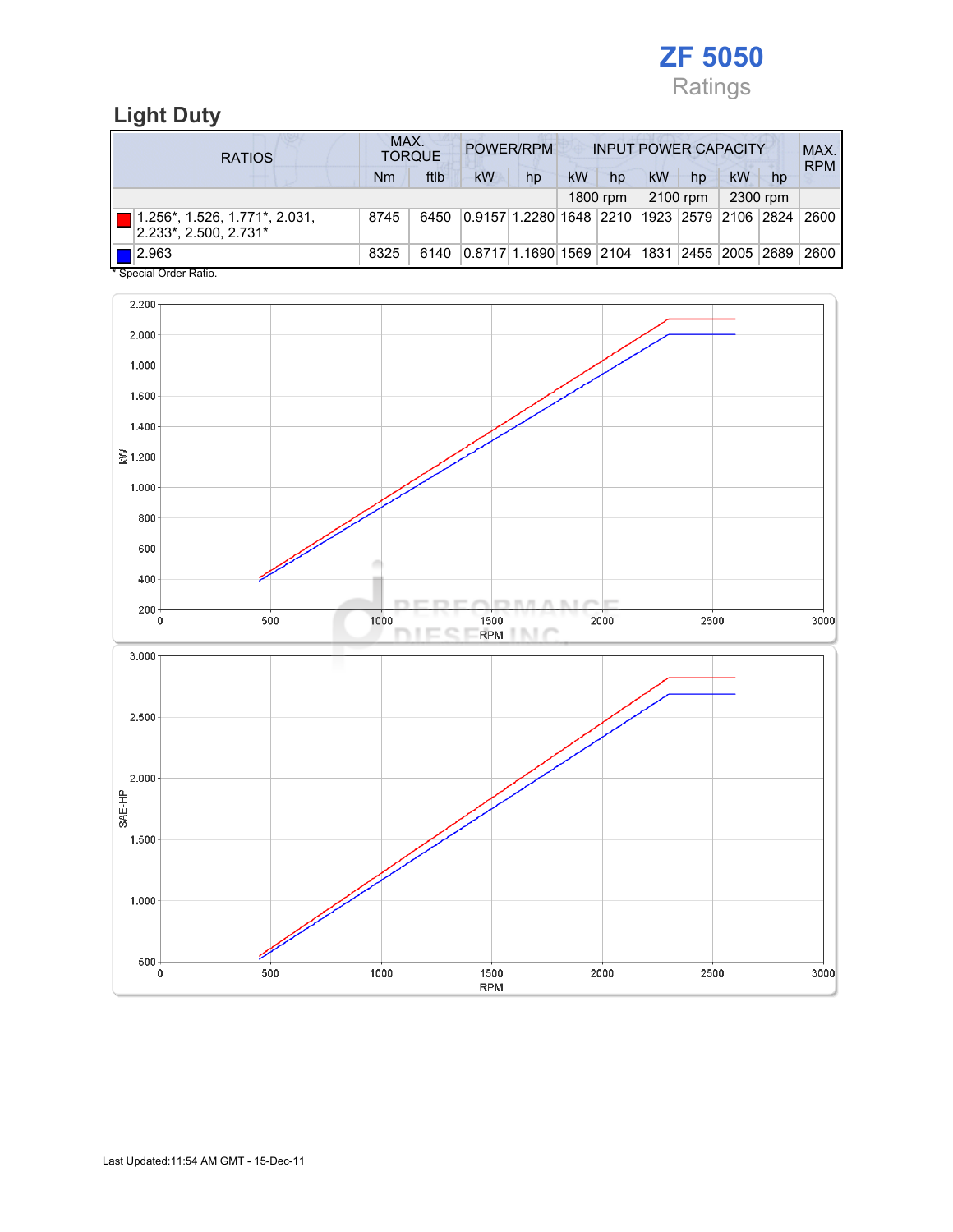

# Medium Duty

| <b>RATIOS</b>                                                                | MAX.<br>POWER/RPM<br><b>INPUT POWER CAPACITY</b><br><b>TORQUE</b> |      |                                                         |    |    |          |           |          |          |    | MAX.<br><b>RPM</b> |
|------------------------------------------------------------------------------|-------------------------------------------------------------------|------|---------------------------------------------------------|----|----|----------|-----------|----------|----------|----|--------------------|
|                                                                              | Nm                                                                | ftlb | <b>kW</b>                                               | hp | kW | hp       | <b>kW</b> | hp       | kW       | hp |                    |
|                                                                              |                                                                   |      |                                                         |    |    | 1800 rpm |           | 1900 rpm | 2100 rpm |    |                    |
| $\blacksquare$ 1.256*, 1.526, 1.771*, 2.031,<br>2.233*. 2.500. 2.731*. 2.963 | 7130                                                              | 5259 | 0.7466 1.0012 1344  1802  1419  1902  1568  2103   2600 |    |    |          |           |          |          |    |                    |
| * Special Order Ratio.                                                       |                                                                   |      |                                                         |    |    |          |           |          |          |    |                    |

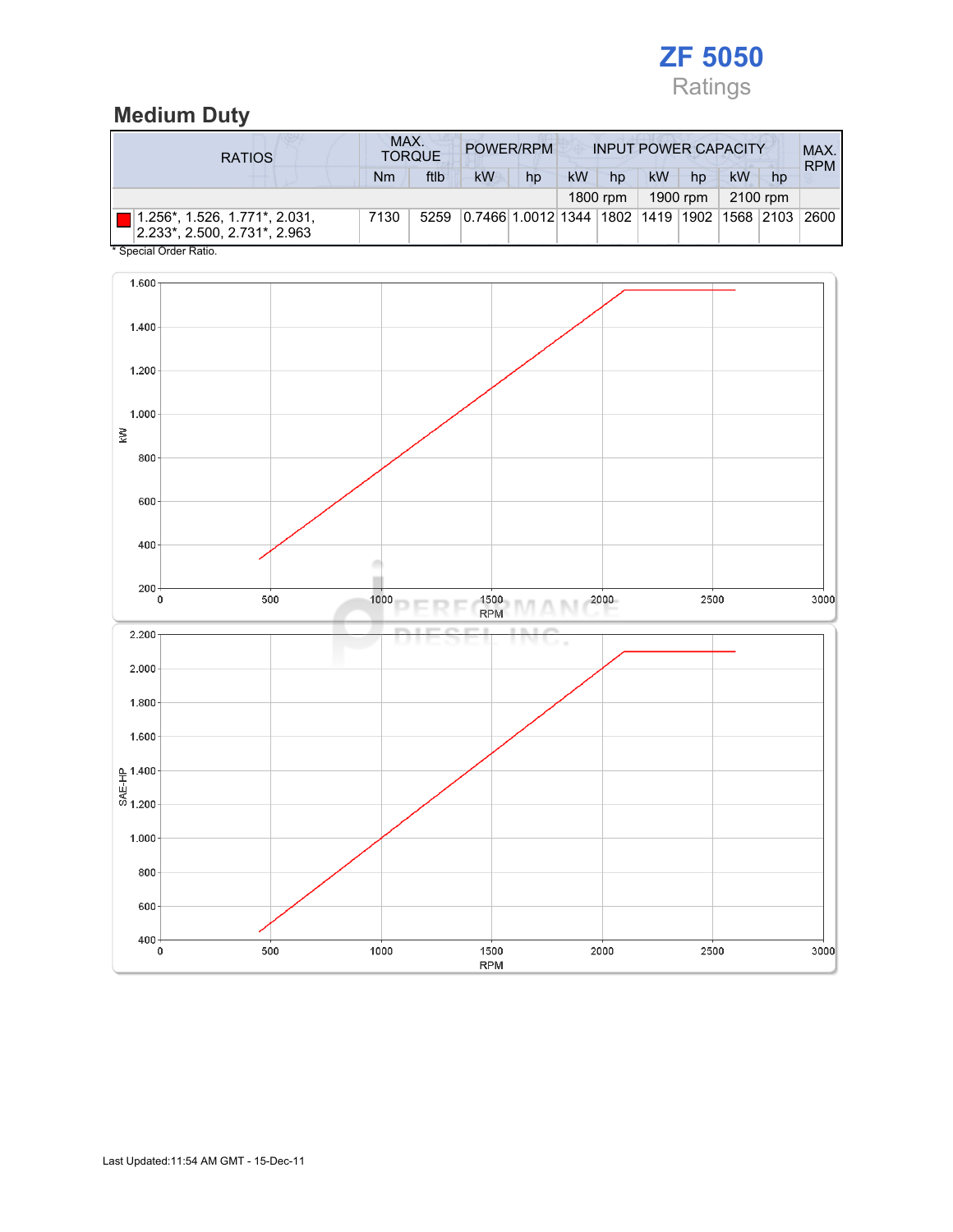

# Continuous Duty

| <b>RATIOS</b>                                                       | MAX. | <b>TORQUE</b> |    | POWER/RPM                                               |           |          |    | <b>INPUT POWER CAPACITY</b> |    |          | MAX.<br><b>RPM</b> |
|---------------------------------------------------------------------|------|---------------|----|---------------------------------------------------------|-----------|----------|----|-----------------------------|----|----------|--------------------|
|                                                                     | Nm   | ftlb          | kW | hp                                                      | <b>kW</b> | hp       | kW | hp                          | kW | hp       |                    |
|                                                                     |      |               |    |                                                         |           | 1600 rpm |    | 1800 rpm                    |    | 1900 rpm |                    |
| $  1.256^*$ , 1.526, 1.771*, 2.031,<br>2.233*, 2.500, 2.731*, 2.963 | 6035 | 4451          |    | 0.6319 0.8474 1011  1356  1137  1525  1201  1610   2000 |           |          |    |                             |    |          |                    |
| * Special Order Ratio.                                              |      |               |    |                                                         |           |          |    |                             |    |          |                    |

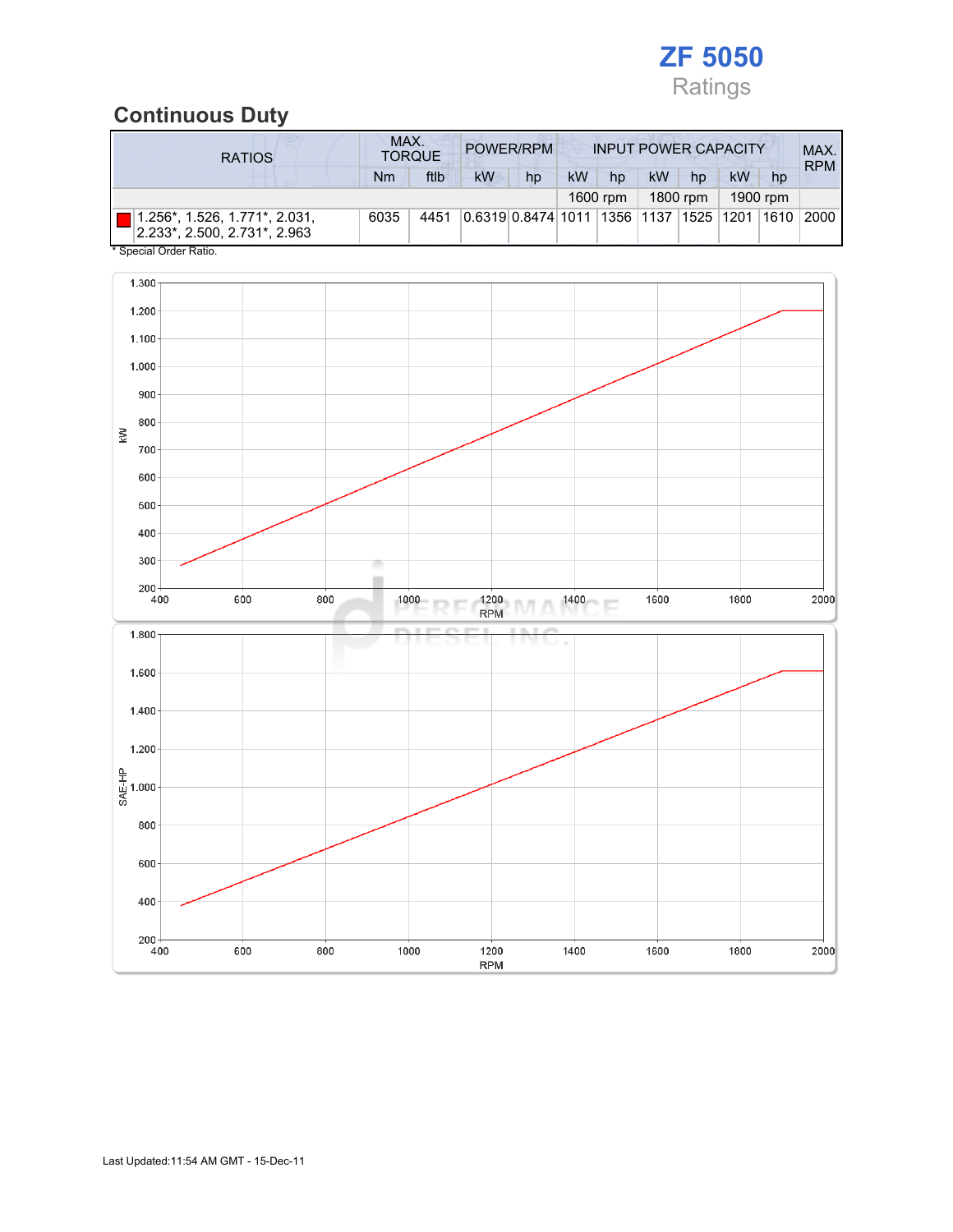# ZF 5050 Dimensions





| mm (inches) |                |                |    |                |             |  |                            |                                                                                                    |           |  |  |
|-------------|----------------|----------------|----|----------------|-------------|--|----------------------------|----------------------------------------------------------------------------------------------------|-----------|--|--|
|             | B <sub>1</sub> | B <sub>2</sub> | H1 | H <sub>2</sub> |             |  | L2                         | $L_3$                                                                                              | Bell Hsg. |  |  |
|             |                |                |    |                |             |  |                            | 295 (11.6) 425 (16.7) 425 (16.7) 270 (10.6) 690 (27.2) 776 (31.1) 565 (22.2) 149 (5.90) 180 (7.10) |           |  |  |
|             |                | Weight kg (lb) |    |                |             |  | Oil Capacity Litre (US qt) |                                                                                                    |           |  |  |
|             |                | 740 (1,628)    |    |                | 40.0 (42.4) |  |                            |                                                                                                    |           |  |  |
|             |                |                |    |                |             |  |                            | $\leftarrow$ n                                                                                     |           |  |  |

#### Output Coupling Dimensions ìΕ N 6

|       |  |  |  |                |  | <b>Bolt Holes</b> |                                                                        |      |
|-------|--|--|--|----------------|--|-------------------|------------------------------------------------------------------------|------|
|       |  |  |  |                |  | No.               | Diameter (E)                                                           |      |
| mm in |  |  |  | mm in mm in mm |  |                   | mm                                                                     |      |
|       |  |  |  |                |  |                   | $\vert$ 265   10.4   230   9.06   175   6.89   25.0   0.98   15   22.2 | 0.87 |